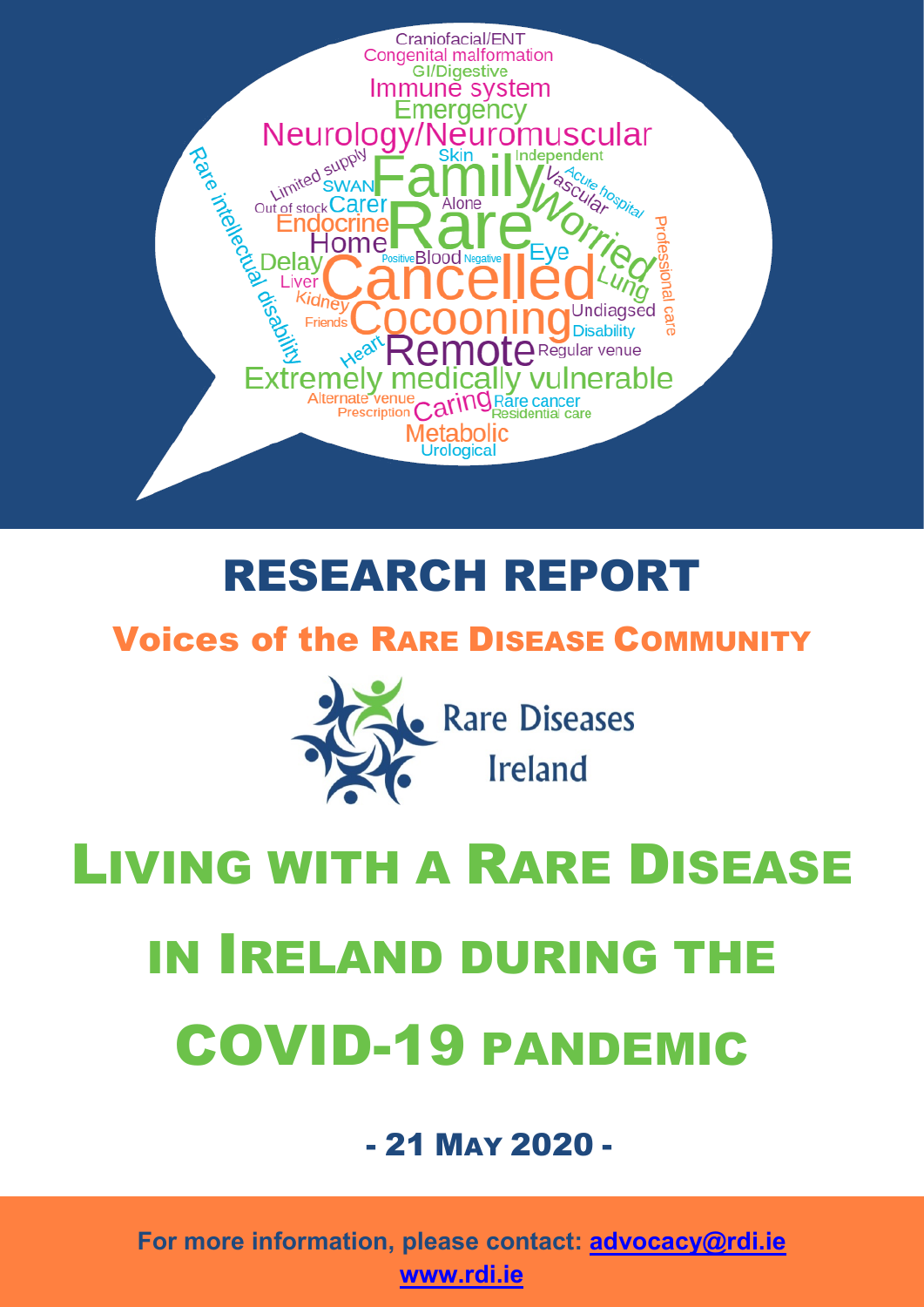

#### Rare Diseases Ireland

is the national alliance for voluntary groups representing people affected by or at risk of developing a rare condition. RDI is committed to the identification, treatment, and cure of rare diseases and care for those living with a rare condition.

## TERMS USED IN THIS REPORT

**Health Authority** refers to Department of Health (DoH), National Public Health Emergency Team (NPHET), Health Service Executive (HSE) & management structures therein, Health Information Quality Authority (HIQA), Hospital Managers, etc.

**Health Care Provider (HCP)** refers to Hospital Consultant, General Practitioner (GP), Nurse Practitioner, Public Health Nurse, Physiotherapist, Occupational Therapist, Speech & Language Therapist, Mental Health Practitioner, Counsellor, etc.

#### REPORT CONTENTS

| <b>INTRODUCTION</b>                                   | 2  |
|-------------------------------------------------------|----|
| <b>SNAPSHOT OF COMMUNITY</b><br><b>RESPONSE</b>       | 2  |
| <b>KEY FINDINGS</b>                                   | 3  |
| <b>WHO IS COCOONING</b>                               | 4  |
| <b>SIGNIFICANT IMPACT ON</b><br><b>ACCESS TO CARE</b> | 4  |
| <b>SOURCES OF WORRY</b>                               | 8  |
| <b>COMMUNITY EMPOWERMENT</b>                          | 10 |
| <b>YOUR VOICE MATTERS</b>                             | 11 |
| <b>WHAT IS A RARE DISEASE</b>                         | 12 |
| <b>KEY RARE DISEASE</b>                               |    |
| <b>STATISTICS IN IRELAND</b>                          | 12 |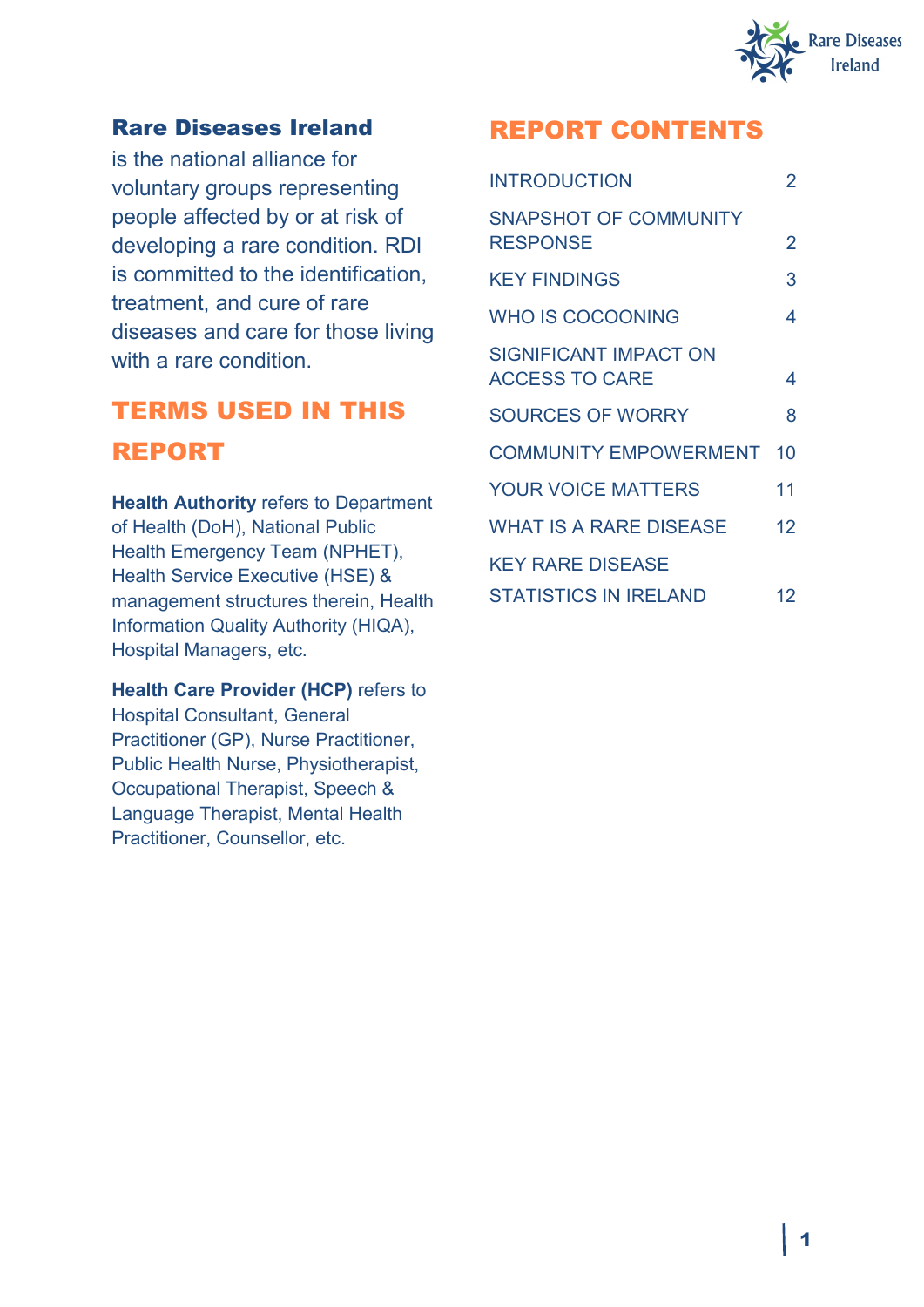

#### INTRODUCTION

The novel coronavirus (SARS-CoV-2), and the disease that it causes, COVID-19, is causing significant challenges for the estimated 300,000 people living with rare diseases in Ireland. People with underlying conditions are at risk of more severe illness<sup>[1](#page-2-0)</sup> from COVID-19, and rare disease patients, their family members and carers are seeing their lives and care disrupted. Rare Diseases Ireland (RDI) conducted a survey<sup>[2](#page-2-1)</sup> over 2 weeks ending May  $6<sup>th</sup>$ to help elucidate and understand these issues.

## SNAPSHOT OF COMMUNITY RESPONSE

A total of 176 participants responded to the survey; 58% of respondents are living with a rare condition, and 27% are family members of and 15% are carers of those living with a rare condition. 23% of those living with a rare condition are under the age of 18[3](#page-2-2) , 24% are aged 18-39, 44% are

 $\frac{1}{1}$ 

<span id="page-2-1"></span><span id="page-2-0"></span>[https://www2.hse.ie/conditions/coronavirus/pe](https://www2.hse.ie/conditions/coronavirus/people-at-higher-risk.html) <u>[ople-at-higher-risk.html](https://www2.hse.ie/conditions/coronavirus/people-at-higher-risk.html)</u> Accessed 14/05/20 <sup>2</sup> RDI's COVID-19 *Survey: Living with a rare disease in Ireland during the COVID-19 pandemic* was promoted to the rare disease community through direct e-mail and RDI's website and social media channels. The survey was open to the public for 2 weeks, and closed on May 6, 2020. Responses were collected anonymously.

<span id="page-2-2"></span> $3$  The survey was open to respondents 18 years and older. In some cases the survey was completed by a family member or a carer

aged 40-69 and 9% are aged 70 and above. Participants are living across the island of Ireland, with responses from all 9 HSE Community Health Organisation regions and Northern Ireland. Multiple disease categories are represented by participants including neurology/neuromuscular, immune system, endocrine (hormone), lung, metabolic, eye, musculoskeletal, rare intellectual disability, cardiovascular, haematological (blood) and other types of rare disorders. 31% of participants have 2 or more rare conditions. 84% of those with a rare condition are living with family, 12 % are living independently alone and the remaining respondents are living in residential settings, including the family of one individual living in an acute hospital (who died following COVID-19 infection).

 $\overline{a}$ 

with reference to a person under the age the age of 18.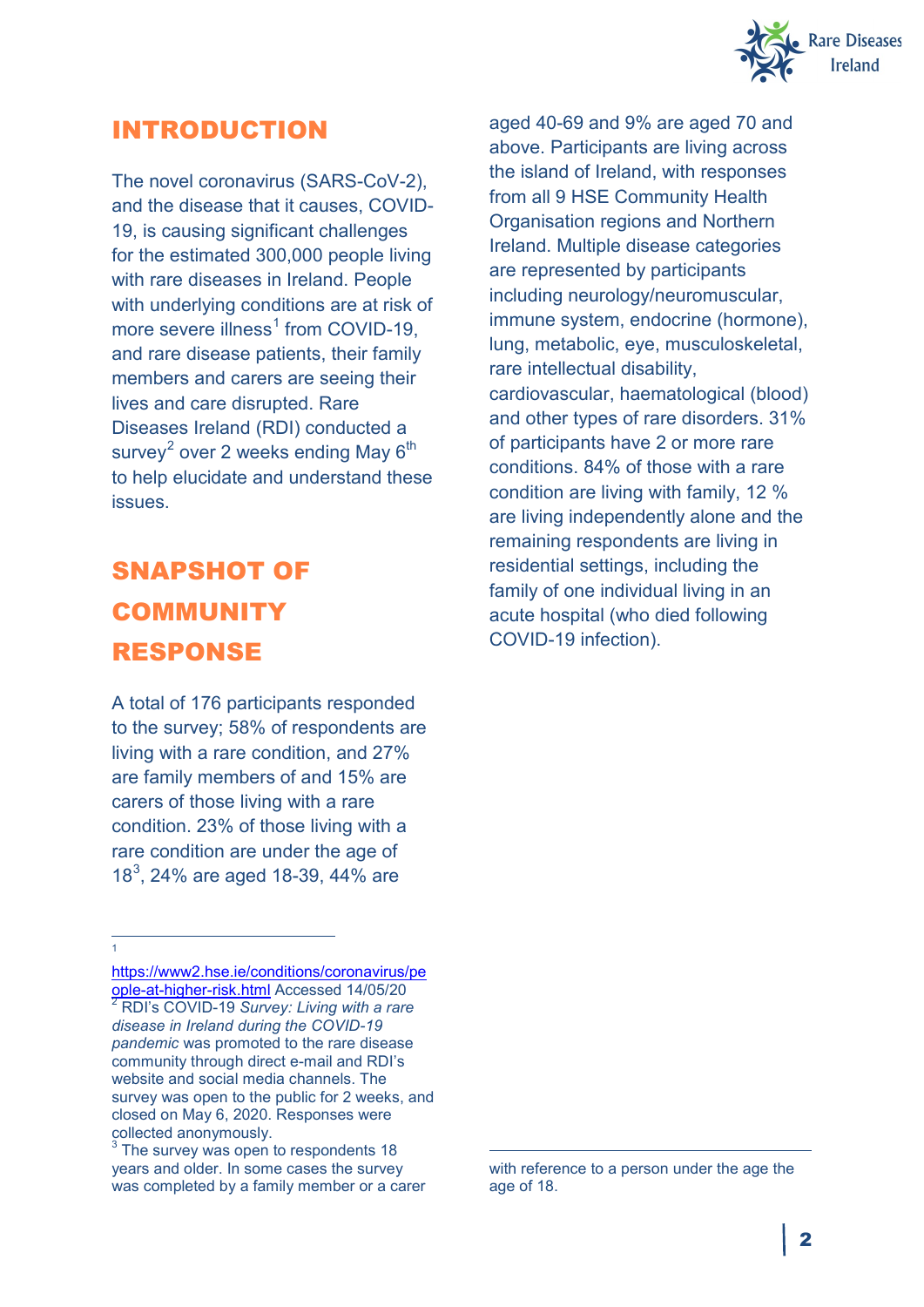

#### KEY FINDINGS

It is clear from the survey results that the rare disease community is enormously concerned and impacted by COVID-19; 73% are worried about their personal health. Sources of concern and worry were varied, though a number of people raised concerns about deteriorating health, safely accessing health care if or when needed, accessing medicines/medical supplies, and worry about risk of exposure and the impact that COVID-19 may have on their underlying rarecondition.

56% of respondents are cocooning, with almost 50% of those cocooning choosing to do so because of personal concerns about their health and wellbeing. 53% of scheduled appointments across all healthcare settings have been cancelled, at a cost to the immediate and long-term health and well-being of those living with a rare condition. 26% are encountering difficulties accessing medicines and medical supplies. 62% believe that COVID-19 is having a negative impact on their mental health.

Many respondents have expressed frustration and disappointment with the lack of communication from their health care providers (HCPs). They have been left to cope with their rare condition in an enormously challenging environment and they are struggling to know how best to manage. This is further complicated by the almost complete cessation of all hospital care (most expertise in the care and management of rare conditions in

Ireland lies with hospital consultants). For some respondents closure of private hospital facilities is adding to the worry and confusion as individuals try to ascertain who is now managing their care. Hearing anecdotal stories of HCPs being admonished for providing 'non-emergency' consultations and advice to patients is compounding the issue. There is a belief that the health authorities are making the situation worse by exclusively focusing on COVID-19 and emergency care, to the exclusion of all on-going disease management and care.

- *Complete lack of contact by the respiratory team at [hospital] and by my GP.*
- *No advice received from consultant or hospital team re COVID-19 unlike NHS patients who received a letter detailing cocooning. Only advice was general HSE guidelines which GP just restated.*
- *I have had no contact from GP or Consultant about my rare condition.*
- *No contact from physio, e.g. phone call, for reassurance & safety.*
- *No call/ email from specialist nurse to check we're ok.*
- *No contact from community nurse.*
- *No phone call from day service.*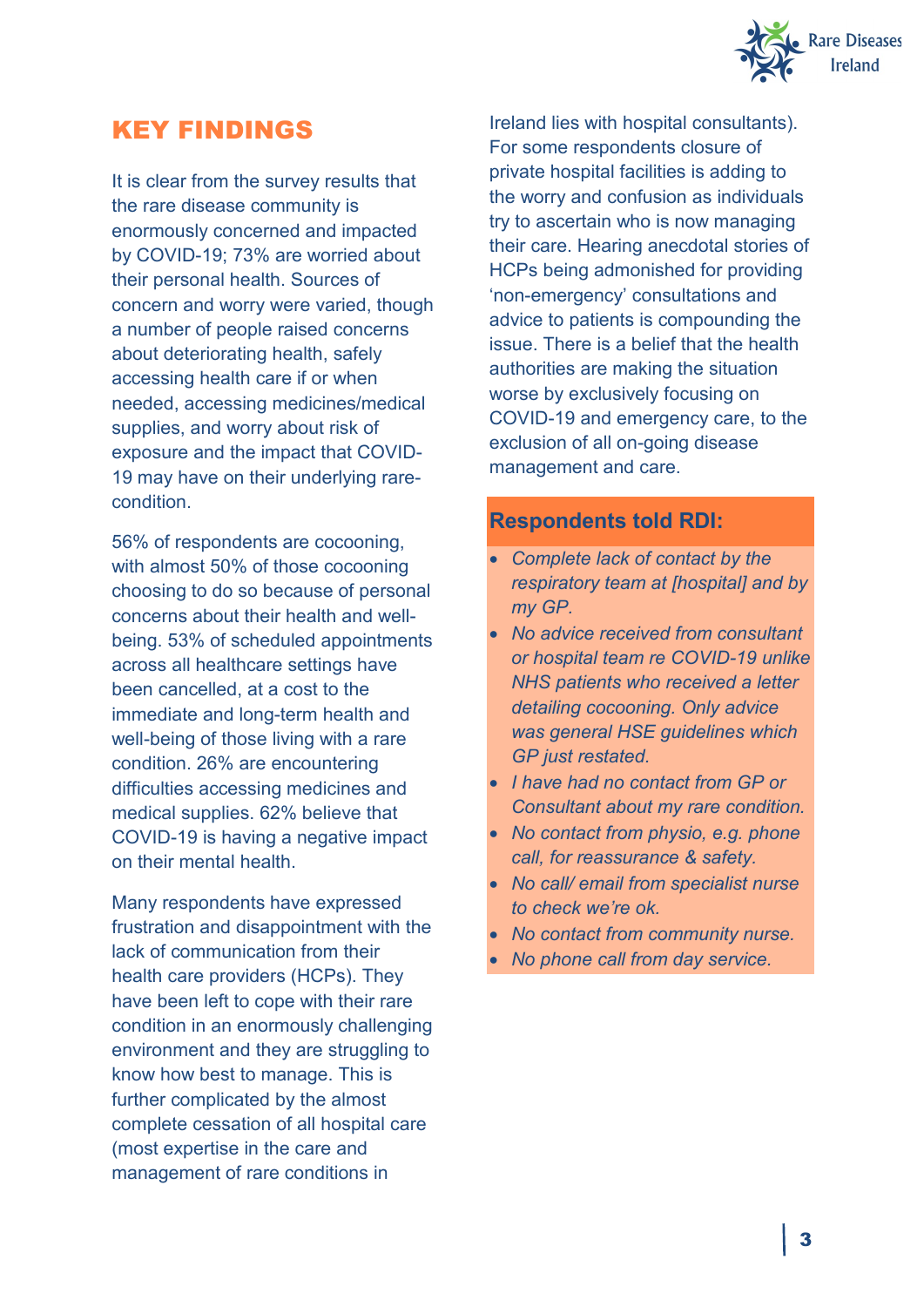

#### WHO IS COCOONING?

people living 56% People livir condition are COCOONING

People who are at very high risk (extremely medically vulnerable) from coronavirus (COVID-19), have been advised by the health authorities to protect themselves by 'cocooning'. Those cocooning are strongly advised to stay at home at all times, avoid face-to-face contact and minimise all non-essential contact with other members of the household.<sup>[4](#page-4-0)</sup>

A large percentage of the rare disease community in Ireland are cocooning. 24% of respondents are cocooning as a result of advice from the health authorities. 7% of respondents have been advised by their Health Care Provider (HCP) to cocoon. Additionally, 25% have determined that they should cocoon because of their concern about their rare condition and the risk of COVID-19 to their health. 7% of respondents should be cocooning, but are not due to personal circumstances.

#### **Respondents told RDI:**

- *Surprised that this is not recommended for people with my condition.*
- *We decided as his parents.*
- *Can't cocoon in acute hospital setting (probable cause of fatal viral infection).*
- *Following advice from (international) patient organisation.*
- *GP felt I am high-risk. Should I cocoon?*
- *If I could I would, but as a lone parent it is impossible.*
- *It's not just over 70s that need cocooning or community help. People with disabilities exist too*

### SIGNIFICANT IMPACT ON ACCESS TO CARE

scheduled 53% scheduled<br> **53%** appointments CANCELLED due to COVID-19

Findings show that 53% of medical appointments have been cancelled. This rises to 60% when considering hospital appointments alone, where 61% of diagnostic/ monitoring procedures, 75% of 'elective' surgical procedures and 57% of in-/out-patient therapies have been cancelled. Many people with rare conditions spend months and years trying to pinpoint a diagnosis and find therapeutic relief. Cancellation of such a large number of appointments is extremely worrying for

<span id="page-4-0"></span>During the period of this survey cocooning meant not leaving your home for any reason. Since May 5<sup>th</sup> people cocooning have been allowed to leave their home for a brief period to exercise.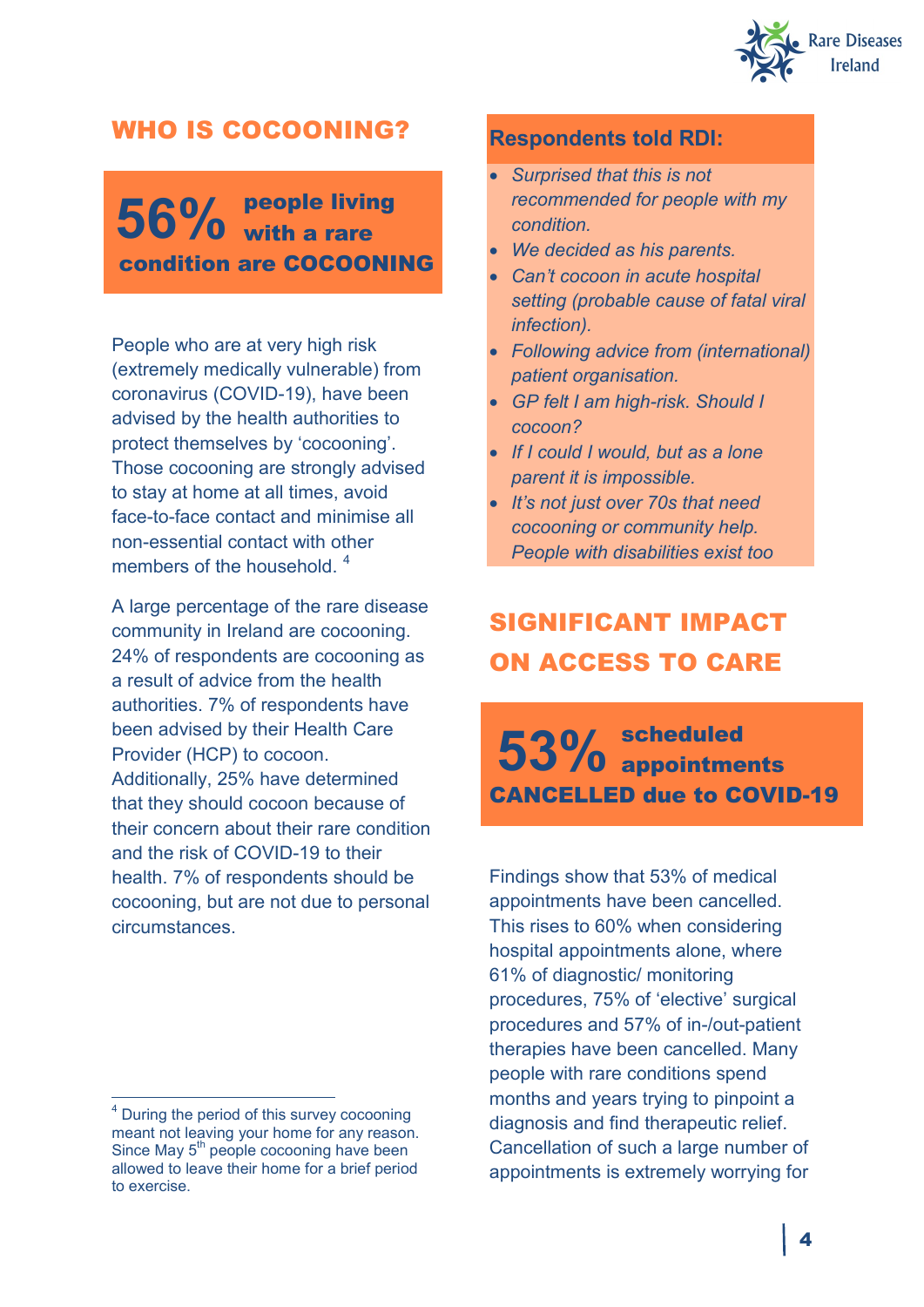

all in the rare disease community. Everyone will be impacted by the knock-on effect of these cancellations and delays.

Community services are not faring much better with physio (65%), OT (57%), SLT (57%) and respite (67%) all seeing a majority of appointments cancelled. GPs (26%), mental health (43%) and counselling (40%) have lower rates of cancellation, and in fact have begun to adopt technology, which is being leveraged to provide service.

In all healthcare settings already overburdened HCPs now face the prospect of spiralling waiting lists. This is further compounded by the closure of the private hospital system, and is particularly frustrating when we hear of empty hospital beds and under-utilised resources.

- *We are experiencing cancellation of all visits.*
- *Surgery in UK cancelled. Need to get to the UK for surgery. UK better equipped per HCP.*
- *We are in extreme crisis now over homecare/community care for my parent.*
- *My parent's regular outpatient & community care supports & scheduled surgery have all been cancelled and respite was almost cancelled despite my emergency medical status. I had to engage TD's constituency officer's input to secure respite.*
- *Waiting LISTS will be crazy after this all ends - I am afraid of attending a clinic in the public system unless they change things as they are so crowded.*
- *Taken off my meds and awaiting surgery since. Symptoms are getting worse as is quality of life.*
- *Required surgeries that will become a bigger issue if not addressed.*
- *Postponed appointment was to review and schedule surgery for the summer.*
- *Concerned planned treatments and follow up appointments may be cancelled.*
- *Confusion over whether private patients are being seen by their Consultants or whether we are now on long public waiting lists despite having rare conditions. Rumours abounding that private patients only recently added to public lists will wait a long time for review etc.*
- *I have private medical insurance and I worry for future care - the ability to meet consultants and treatments has been vital to me.*
- *HSE productivity and management in the private hospitals is worryingly low, uniform healthcare will collapse if executed via current HSE model.*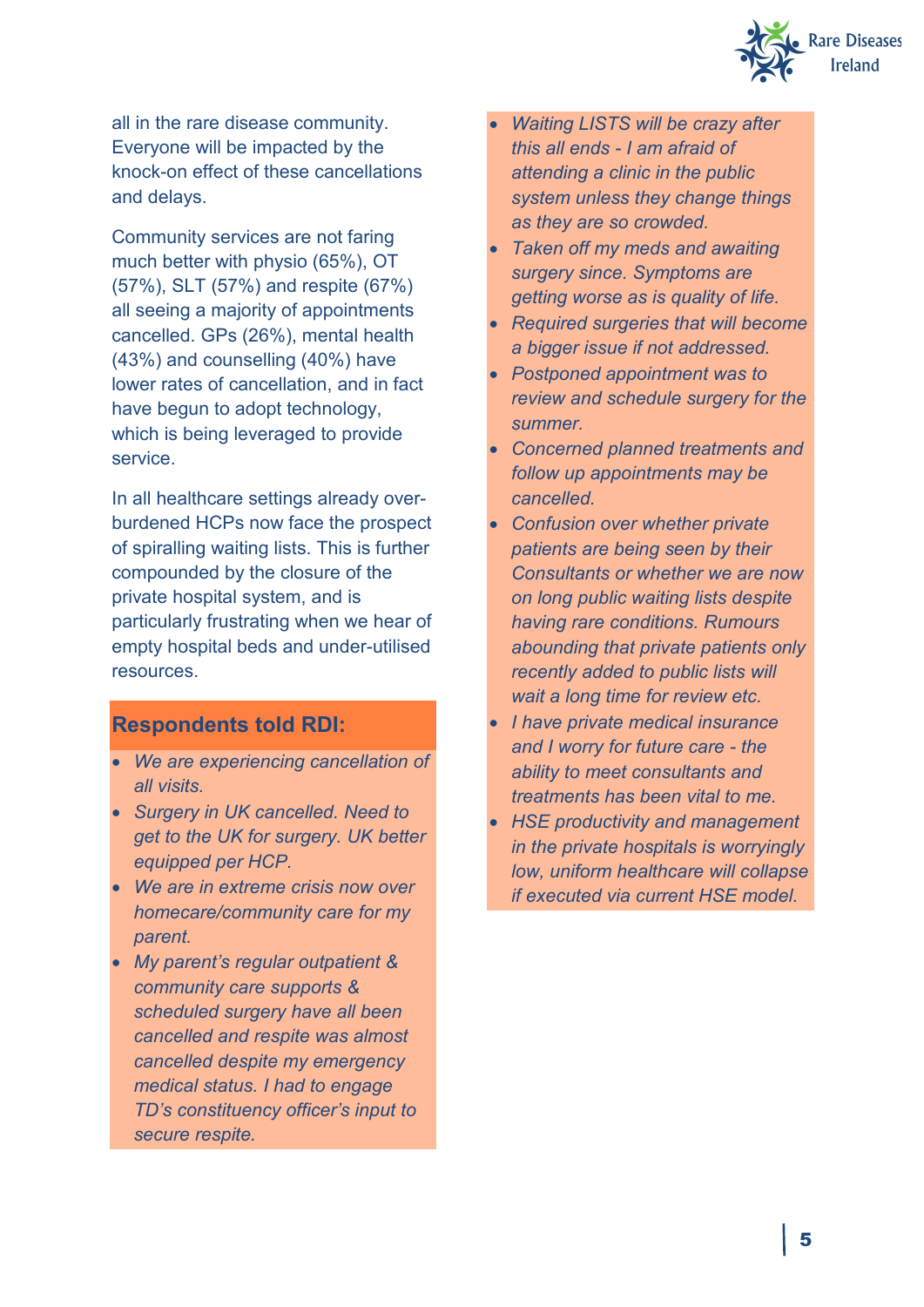

appointments 31% appointme REMOTELY using tech & at alternate sites

Technology and provision of care at alternative locations $5$  is being leveraged to provide services to some. There were 279 examples of care (197 scheduled and 82 other/emergency appointments) being provided via technology or outside of the normal setting. The experience has been described as positive or not different 75% of the time. 63% of GP appointments have been delivered remotely. Remote delivery of all other healthcare services is disappointingly low (e.g. only 33% of out-patient periodic reviews have been conducted remotely). These low figures are in part a result of the 'red-tape' surrounding adoption of technology. Additionally we are hearing anecdotal stories of HCPs being admonished for providing 'non-emergency' consultations, even via phone.

#### **Respondents told RDI:**

- *Had one online combined appointment with SLT and OT.*
- *Completed a survey for [HCP] and was contacted by phone.*

<span id="page-6-0"></span> 5 Respondents were provided 4 examples of care being provided in a non-standard route, as follows: 1) monitoring of symptoms via phone or telemedicine, 2) nurse or other professional taking samples in your home, 3) GP/specialist consultation via phone, 4) therapy normally delivered in a hospital setting delivered in a satellite/off-site healthcare facility or in the home.

- *Nurse specialist linked in quickly and responded to concerns, linked with MDT.*
- *Actually very effective to have my regular 6 month check-up with my consultant by phone. Normally have to travel to Dublin and take a full day off college for it.*
- *Consultation by phone only. Would have been much better for Consultant to be able to see facial expressions etc.*
- *Nothing is better for examining a person than in person. Majority of communication is body language.*
- *Have not had any alternative to my cancelled hospital appointments offered.*
- *Telephone consultation to replace cancelled outpatient appointment.*

respondents 26% responden difficulty ACCESSING medicines and/or medical supplies

A significant number of respondents are having difficulty accessing their medications for their rare condition. Medications include pharmaceutical drugs, nutritional food products, bandages, PPE, etc. 17% have experienced medication shortages ('limited supply' and 'out of stock') and 3% can't get their prescription.

#### **Respondents told RDI:**

• *Medication was briefly out of stock which caused anxiety and*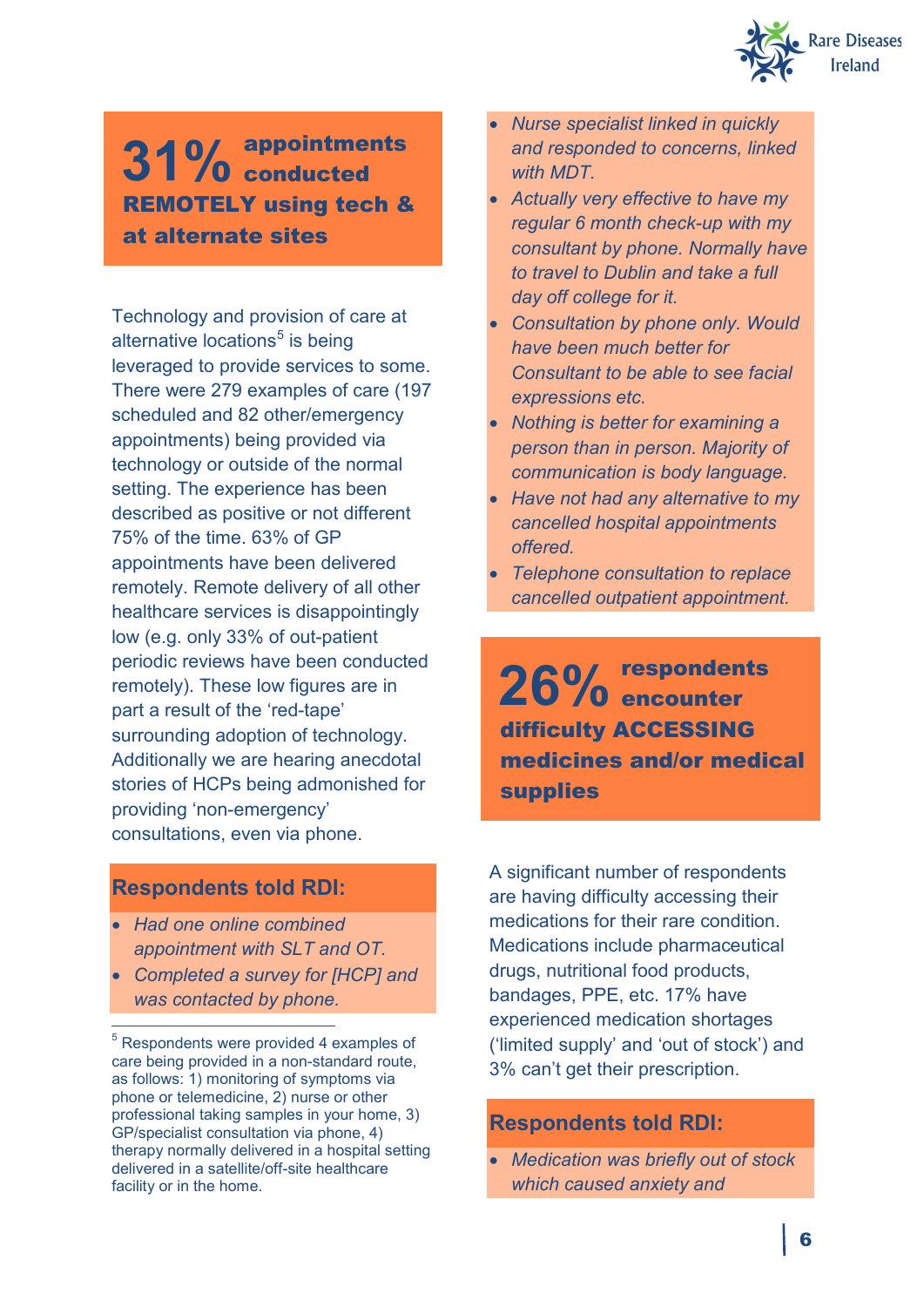

*breakthrough symptoms. Usual brand still unavailable.* 

- *Gloves for home care are difficult to get.*
- *Prescription harder/slower to get.*
- *Getting in touch with GP to renew prescription is extremely difficult.*
- *[Prescription] has to be written by Consultant, who I can't get to see at present.*
- *Where to get prescriptions which were previously done by hospitals at outpatient clinics.*
- *Chemist closed & reduced hours.*
- *Restrictions to paracetamol that can be purchased in one visit. Unable to go to shop. Partner trying to limit exposure to virus so not going to shop more than once a week. Cannot stock up due to restrictions on purchasing painkillers.*
- *The 5km restriction and Garda checkpoints. Not being able to access the wider range of low protein foods that a larger supermarket would have.*

respondents 31% **Responde** seeking care for complications related to their rare condition

A significant number of respondents are delaying accessing care for medical complications related to their rare condition that have arisen since COVID-19 restrictions were introduced. Respondents report a number of reasons for this including

concern about being exposed to COVID-19, confusion about who is the most appropriate HCP to provide care and strict adherence to 'cocooning' guidance.

- *I feel that my GP would not be able to help and would not appreciate being asked.*
- *It has made things more complicated. GP has restrictions which I encountered while having blood-test, no waiting indoors, stand outside until brought in therefore I would be slower to make contact.*
- *Our GP has been strictly by phone but very good since the restrictions.*
- *We had an ambulance last week for our daughter and once she was stable and well we made the decision to stay at home instead of being admitted as would normally happen due to the virus which we discussed with the paramedics*
- *I didn't think I'd be able to get an appointment last month for a non COVID-19 issue so instead of my GP I went to the specialist unit in the [hospital] who treat me.*
- *I don't want to get coronavirus. If I go to doctors could end up with virus.*
- *Avoiding GP contact re new onset chronic headaches.*
- *My vision has changed but I have not checked it out.*
- *Had bad pains in my lower right abdomen but was afraid to go to A&E.*
- *Recently admitted to hospital but not put under my consultant which*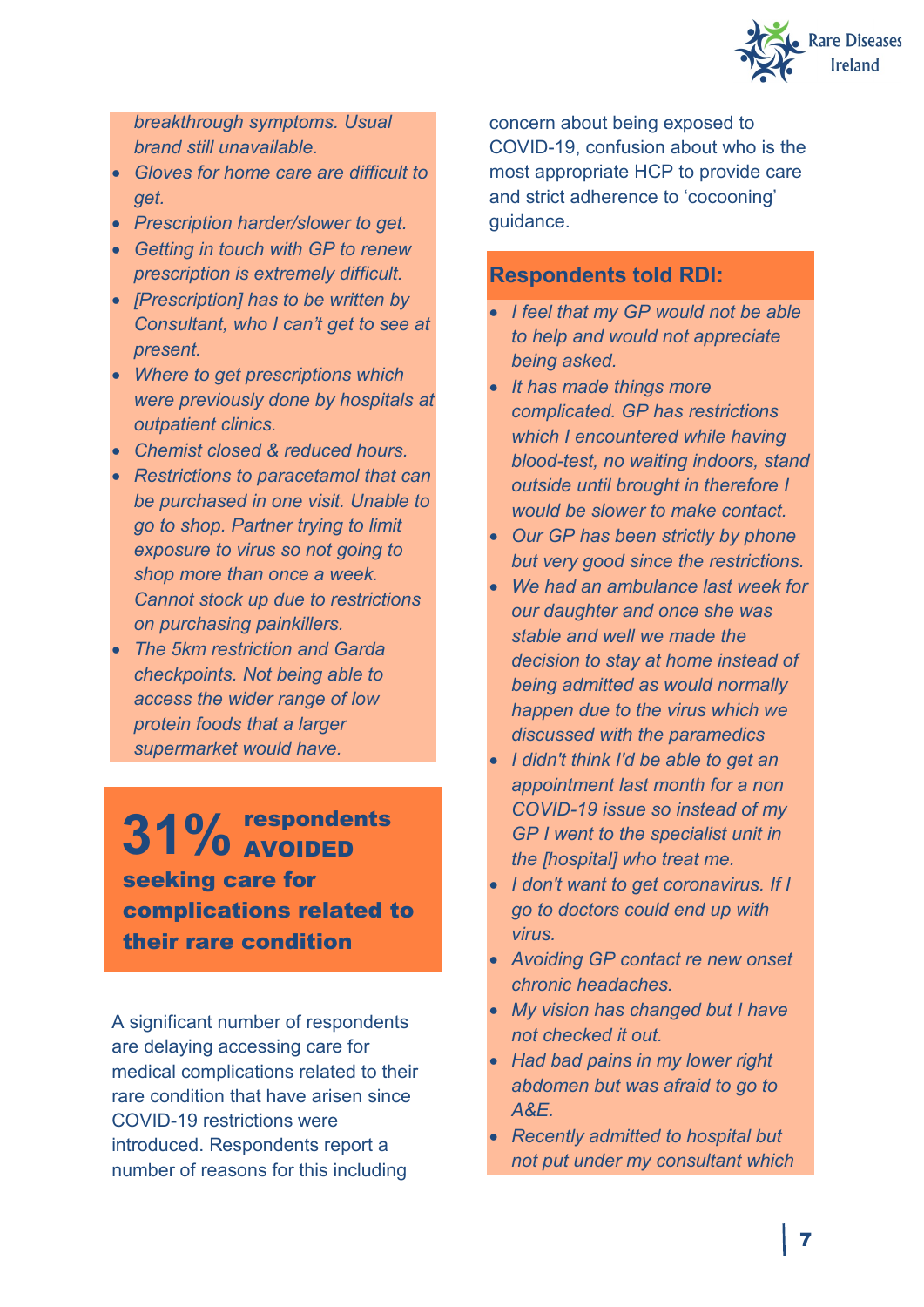

*is important in the care of rare diseases.*

#### SOURCES OF WORRY

respondents more **73%**CONCERNED about their rare health condition because of COVID-19

Faced with such significant changes to life as we have known it, it is no wonder that 73% of respondents are concerned about their rare health condition as a result of the COVID-19 outbreak. They are concerned about how their condition is deteriorating without access to their usual care programs, and how their complex health situation may be negatively impacted if they are infected and have COVID-19. Respondents are additionally concerned about how their rare condition may be perceived if they do contract COVID-19 and require ICU care.

#### **Respondents told RDI:**

- *Intubation not an option due to internal complications from [rare condition].*
- *ICU team had no experience of [rare disease] crisis management. [Consultant] didn't attend for 6 hours or guide over the phone. I lost speech and swallow so couldn't guide myself. [Drugs] administered on [rare condition] blackbox warning*

*list. This resulted in 2 separate anaphylaxis attacks.*

- *Condition is progressing*
- *What's the point!*
- *Blood test shows loss of muscle mass.*
- *Worried about contracting COVID-19 and unknown impact it may have.*
- *Concerned about worsening breathlessness.*
- *It's a long black hole with no light.*
- *It's hard; mom is front line health care worker; she was rejected for leave.*
- *Experiencing CHRONIC FATIGUE - Constantly!!!! Nervous of getting further strokes.*
- *Choking incident at home & several falls. Two wetting accidents. As a carer and wife just trying to do my best and keep my husband safe and out of hospital. We have 3 teenage daughters so trying to keep family life as normal as possible & everyone safe.*
- *I'm afraid my son will deteriorate without services*
- *Lack of understanding [of rare disease] by a lot of service providers, especially in acute hospital setting.*
- *Condition has deteriorated - once a skill isn't used consistently, it's forgotten, and can't be retaught.*
- *I would worry if I was to go to hospital that I would be just left there with staff not being able to understand the way I communicate through gestures and sounds. I would be afraid my incontinence pads would not be changed as frequently as my mother does. I would be afraid my toys would not be allowed because of risk of contamination - I function like a*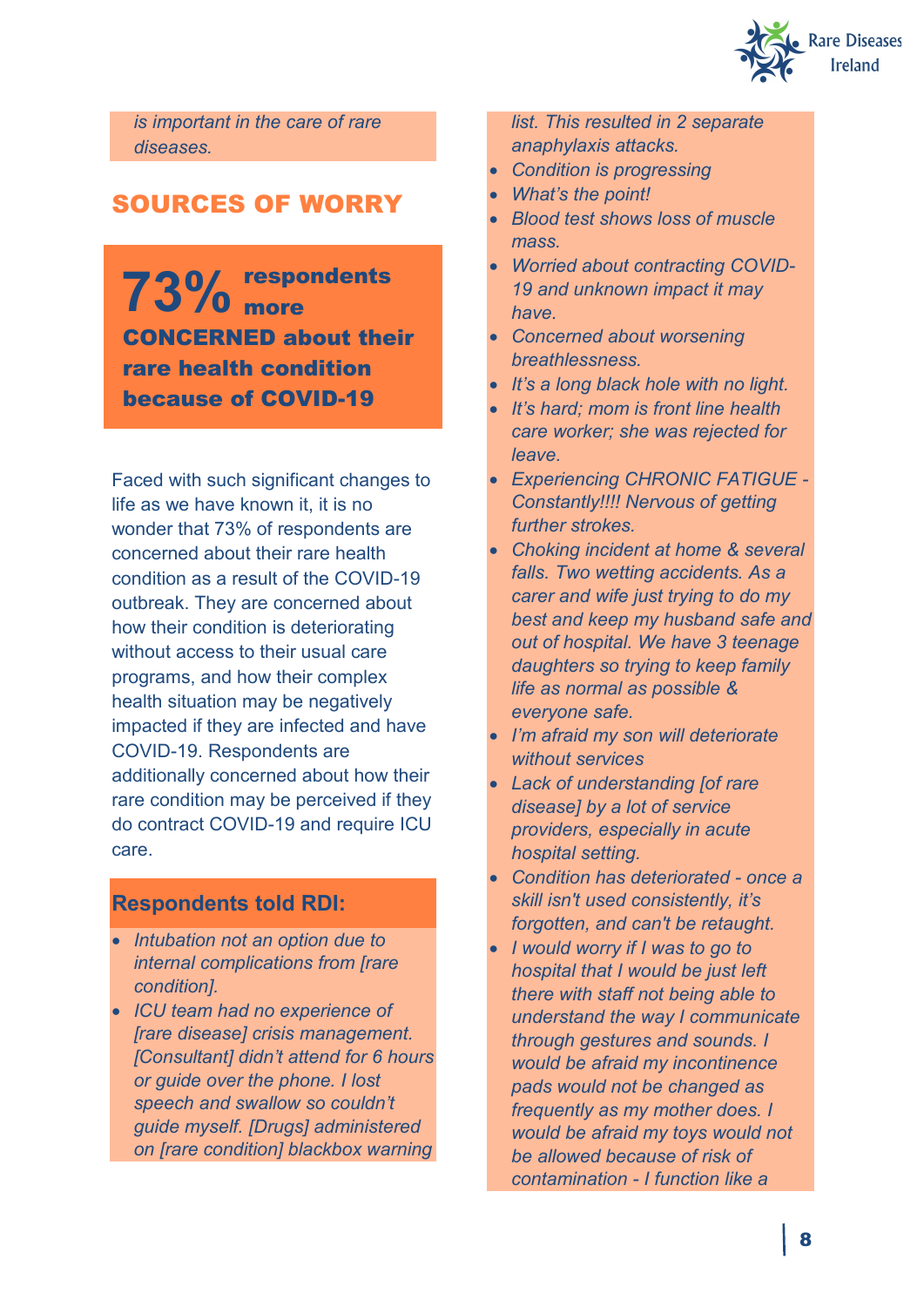

*baby and just love my toys that have lights sounds and music - I have to have access to them - they keep me entertained - I love Barney/Thomas the Tank and all pre-school DVDs. I will be 22 years old in July 2020.*

- *I am scared. If they have too many persons in intensive care would they make the decision not to treat me due to me having several comorbidities. As my condition is so rare most staff in hospitals do not know how to treat me.*
- *Not overly worried. But I do get anxious when I notice a slight deterioration in my sight.*
- *As her parent, I worry about her catching COVID-19. I also worry about her future health as she already has permanent damage to one of her lungs and she is only 9. There is no cure so we just have to do the best we can to slow the progress of the damage to her lungs.*
- *They don't know the affects COVID-19 would have on narcolepsy*
- *I'm afraid of being in a wheelchair eventually.*
- *I'm afraid of being in pain or a vegetable for the rest of my life."*
- *I wouldn't stand a chance if I got the virus (doc's words). Current treatment isn't working. Plan was to bring me into hospital to be monitored for new treatment which I have no idea could be done as the doctor who wanted to monitor me is treating COVID positive patients.*
- *[Rare condition] affects my lungs so I'm scared how my body will be if I get virus.*
- *Visually impaired - have to relearn familiar geography after cocooning stress and concern going out now.*

• *Who will come to my house and take care of me if my parents become ill. I need 24/7 constant care*.

respondents say COVID-19 has NEGATIVE impact on mental well-being **62%**

While employment and financial wellbeing are unchanged/positive for approximately 2/3<sup>rd</sup> of respondents, the impact of COVID-19 has been negative on both mental (62%) and physical (59%) well-being.

- *Missing family*
- *Extremely difficult caring for a child with complex special needs. Is impacting on everyone in the family.*
- *Can get a bit tearful watching information updates so we limit the news.*
- *I'm finding work mentally and emotionally very difficult*
- *Sadness and worry*
- *Stress level is beyond high.*
- *my job is an active job now I'm spending my days sitting at home and I miss my extended family*
- *Would normally go for long walks a few times a week*
- *World has turned 360 degrees*
- *I am not able to work at the moment*
- *I've lost my job and can't play [sport]. Two big parts of my life which have helped me greatly (mentally & physically) with caring for my young husband with [ ] and our three teenage daughters.*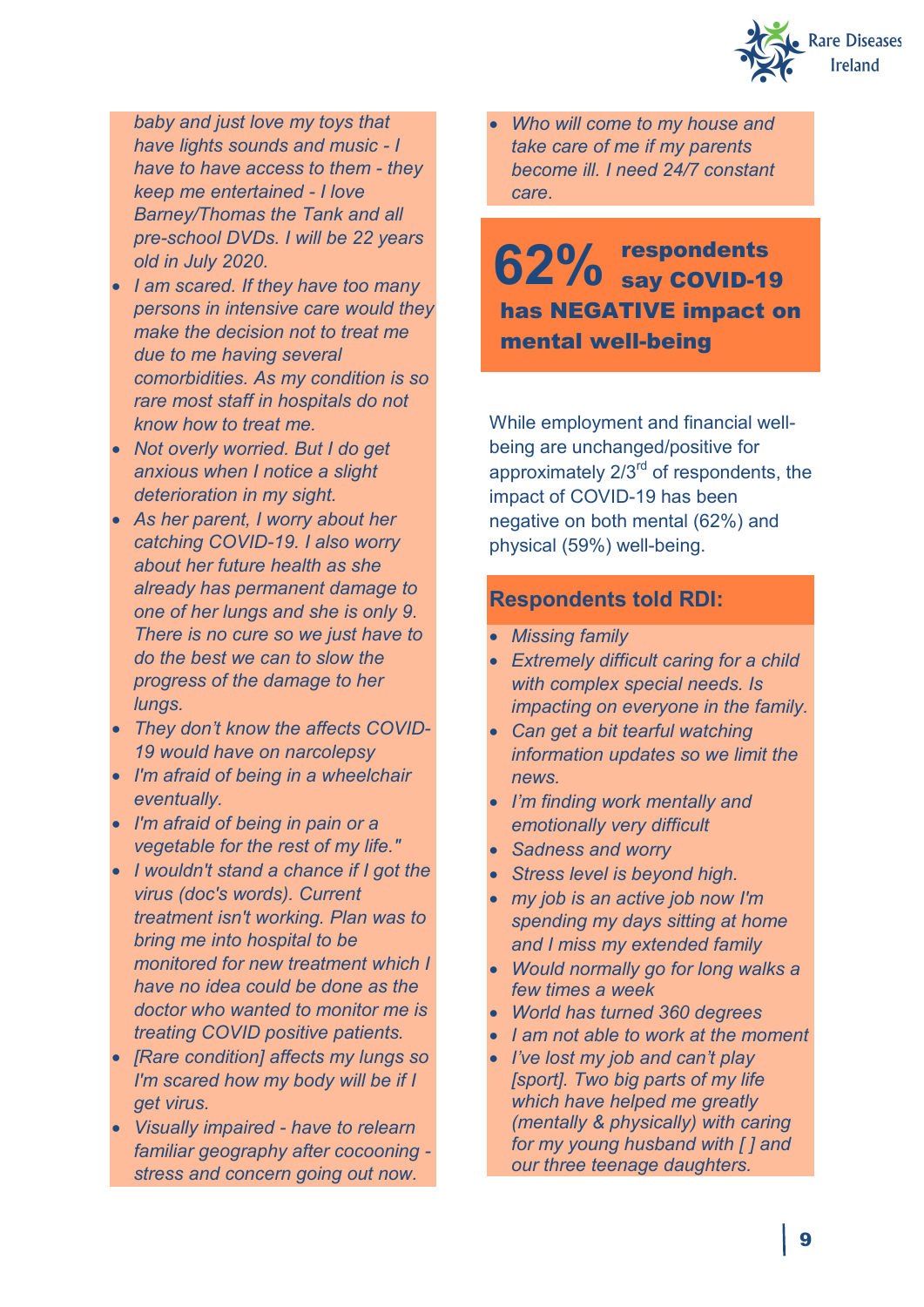

- *Lack of stimulation, unable to leave home, terminal rare condition and not being able to see family and friends as time runs out*
- *Upsetting not being able to see family members, e.g. my nan*

## COMMUNITY

#### EMPOWERMENT

respondents 36% respondents<br>36% want TRAINING to better manage care of rare condition at home

Rare conditions are often complex and require continuous on-going care. With the reduction in provision of professional healthcare resources, many are turning to providing critical elements of care in the home themselves. 16% of respondents have received training to provide care in the home. Only 7% of those trained have expressed a preference for professional support, as opposed to 74% who are happy to continue to provide this care on a permanent basis. A further 36% of respondents would like to receive training to allow them to better manage care in the home.

#### **Respondents told RDI:**

- *Webex training [to allow me to provide] home care*
- *I provide physio for my child which she would normally get in school.*
- *Don't want my family involved in my care*
- *Can't monitor blood levels at home*
- *Would like to monitor [drug] at home just like they do in USA.*
- *I did training online [provided by patient organisation]*
- *Something that would help with managing chronic fatigue.*
- *My mother has completed numerous disability courses and is also trained to give specialised medicine if seizures out of control*
- *I was shown how to do chest physio with [my child]*

respondents **31%** respondents<br>**31%** have sufficient INFORMATION on COVID-19 for people with rare condition

83% respondents feel they have sufficient general information on COVID-19, however only 31% felt that they have sufficient information that relates COVID-19 to their rare condition. The primary sources of general COVID-19 information are TV, health authority websites and national radio, whereas the primary sources of rare disease information is consultant, patient organisations and private online groups.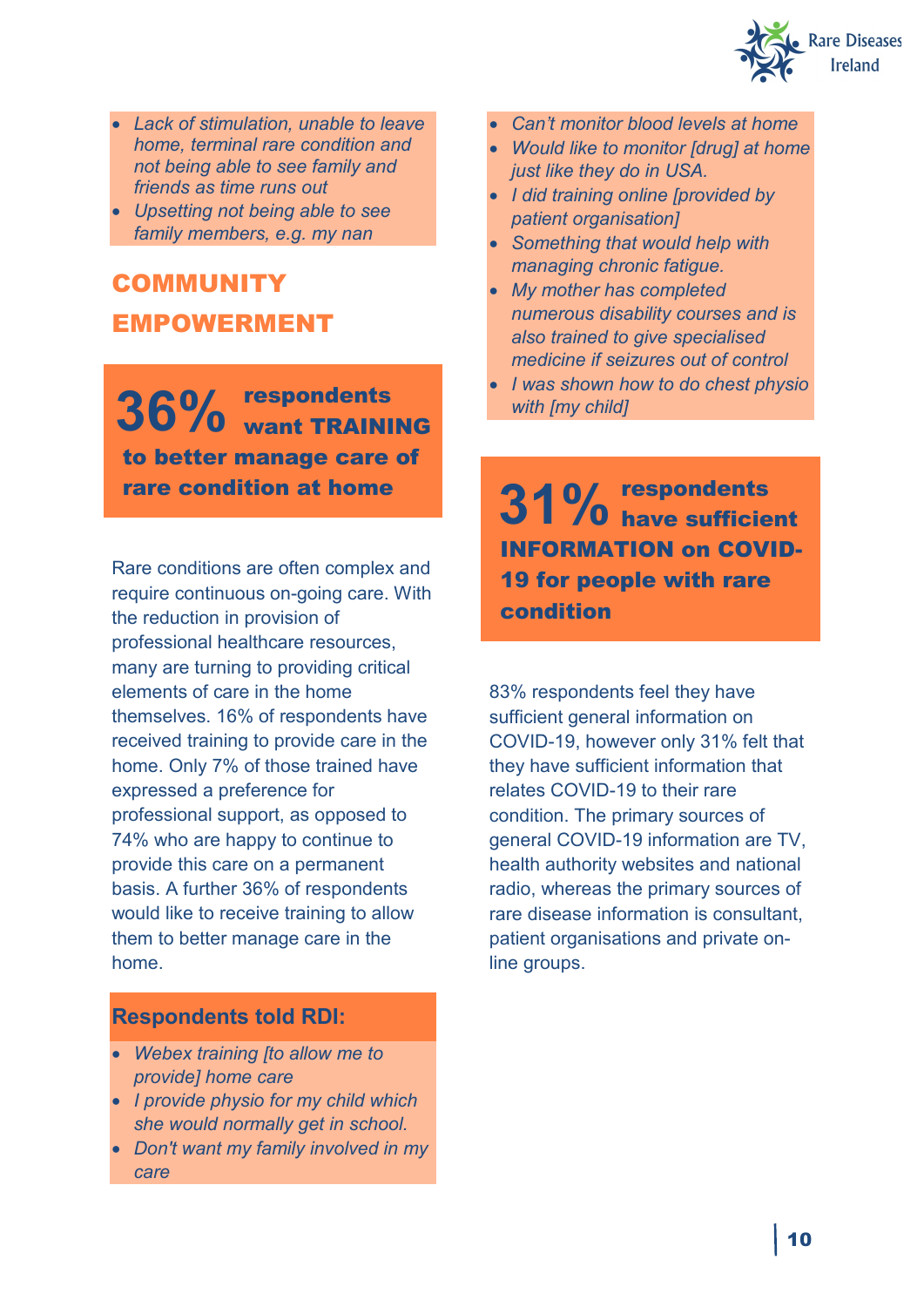

#### YOUR VOICE MATTERS

#### Recommendations from the rare disease community

RDI is listening to the patients and families in our community and we will continue to channel your collective voices into action. Here are some of the most common concerns and recommendation shared by survey respondents both with respect to care for their rare condition and how they should manage as current restrictions are lifted.

- *Respiratory care not related to COVID-19.*
- *Better communication, which at present is non-existent.*
- *Letter from treating hospital outlining future plans*
- *Access to services for people that have moved (back to family) as a result of COVID-19*
- *COVID-19 advice specific to specific rare conditions*
- *Clear guidelines for vulnerable people in respect to visiting GPs for non COVID issues.*
- *Rare disease patients diagnosed and undiagnosed should at least be contacted by their team to advise on how to return to work/college.*
- *Where to get prescriptions which were previously done by hospitals at outpatient clinics*
- *Counselling for the carer. Counselling to enable those in isolation to cope.*
- *Lack of respite for carers at present*
- *Dentist when they will open again?*
- *Schooling plans for those in "vulnerable" categories e.g. immunosuppressed.*
- *Schools, my son is regressing I believe*
- *Masks suitable for children*
- *PPE for Carers & nurses coming in not just mask*
- *Unrestricted access to larger supermarkets and priority queuing*
- *Communication campaign to educate others that being 'vulnerable' is not always easy to spot, e.g. immunocompromised.*
- *System to support vulnerable individuals if primary carers become unwell.*
- *Priority access to vaccines when available for individuals with rare conditions and/or their families and carers.*
- *My pharmacist gives better advice/resource referral than my current [HCP].*